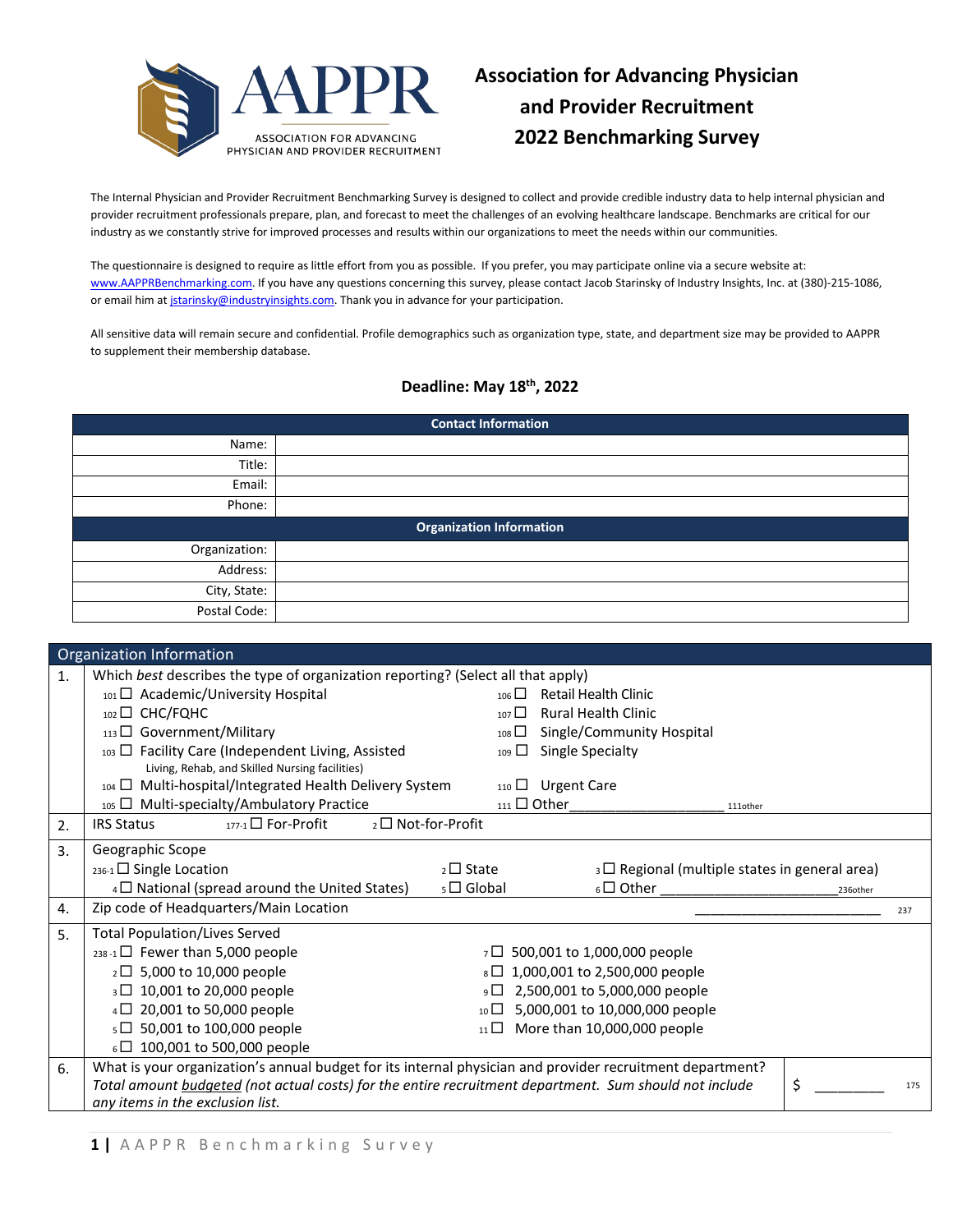| 7.  | How many employees are in your organization's internal physician and provider recruitment department?                                            |                                               |                          |     |                                      |                 |
|-----|--------------------------------------------------------------------------------------------------------------------------------------------------|-----------------------------------------------|--------------------------|-----|--------------------------------------|-----------------|
|     |                                                                                                                                                  |                                               | Jan. 1, 2021             |     | Dec. 31, 2021                        |                 |
|     | Recruiters (mainly involved in provider recruitment)                                                                                             |                                               | $\sharp$                 | 181 | #                                    | 184             |
|     | Other staff (typically includes coordinators, sourcers, onboarders, administrative, etc.)                                                        |                                               | #                        | 182 | #                                    | 73              |
|     |                                                                                                                                                  | <b>Total in Department</b>                    | $\#$                     | 183 | $\sharp$                             | 18              |
| 8.  | How many recruiters (those mainly involved in provider recruitment) left your department during the year?                                        |                                               |                          |     | #                                    | 185             |
| 9.  | How many other staff employees (typically includes coordinators, sourcers, onboarders, administrative, etc.)                                     |                                               |                          |     | $\#$                                 |                 |
|     | left your department during the year?                                                                                                            |                                               |                          |     |                                      | 90              |
| 10. | How many searches did your organization perform in calendar year 2021?                                                                           |                                               |                          |     |                                      |                 |
|     |                                                                                                                                                  |                                               | Physician Searches       |     | #                                    | 71              |
|     |                                                                                                                                                  |                                               | <b>APP Searches</b>      |     | #                                    | 72              |
|     |                                                                                                                                                  |                                               | <b>Other Searches</b>    |     | $\#$                                 | 112             |
|     |                                                                                                                                                  |                                               | <b>Total Searches</b>    |     | $\sharp$                             | 5               |
| 11. | Were any of your searches put on hold due to COVID-19 in 2021?                                                                                   |                                               |                          |     | $_{241-1}$ $\Box$ Yes $_2$ $\Box$ No |                 |
|     |                                                                                                                                                  |                                               | Physicians               |     | <b>APPs</b>                          |                 |
| 12. | How many providers were employed by your organization as of the end of calendar<br>year 2021?                                                    |                                               | $\sharp$                 | 3   | $\#$                                 | 4               |
| 13. | How many candidates participated in site visits/interviews during calendar year 2021?                                                            |                                               | $\pmb{\#}$               | 6   | $\#$                                 | $7\overline{ }$ |
| 14. | How many offers were extended to providers during calendar year 2021?                                                                            |                                               | #                        | 8   | #                                    | 9               |
| 15. | How many offers were accepted during calendar year 2021?                                                                                         |                                               | #                        | 10  | $\#$                                 | 11              |
| 16. | How many providers left your organization during calendar year 2021?                                                                             | Voluntary                                     | #                        | 12  | #                                    | 15              |
|     |                                                                                                                                                  | Involuntary                                   | $\#$                     | 13  | $\sharp$                             | 16              |
|     |                                                                                                                                                  | Total                                         | $\#$                     | 14  | $\sharp$                             | 17              |
| 17. | Approximately what percent of your physician searches were to replace a departing physician?                                                     |                                               |                          |     |                                      | % 186           |
| 18. | Approximately what percent of your APP searches were to replace a departing APP?                                                                 |                                               |                          |     |                                      | % 242           |
| 19. | 91-1 □ Contingent<br>Did you use any contingent or permanent search firms to fill searches in 2021?                                              |                                               |                          |     |                                      |                 |
|     |                                                                                                                                                  |                                               |                          |     | $2 \square$ Permanent                |                 |
|     |                                                                                                                                                  |                                               |                          |     | $_3$ $\square$ Both<br>4 □ Neither   |                 |
|     | If yes, for how many searches did you use a search firm?<br>#                                                                                    |                                               |                          |     |                                      | 188             |
|     | How many search firms were used in 2021?<br>$\#$                                                                                                 |                                               |                          |     |                                      | 189             |
|     | What was your total search firm expense in 2021?<br>\$                                                                                           |                                               |                          |     |                                      | 190             |
| 20. | Do you use an applicant tracking system?                                                                                                         |                                               |                          |     | $_{701-1} \Box$ Yes $_2 \Box$ No     |                 |
|     | If yes, how do you track and manage your search activity and candidates?                                                                         |                                               |                          |     |                                      |                 |
|     | <b>ACCESS Database</b><br>717 <sup>1</sup><br>$702$ $\Box$<br>Kenexa                                                                             |                                               | $694$ $\Box$             |     | SmartSheet                           |                 |
|     | 723<br>ApplicantStack<br>Kontact Intelligence (KI)<br>$705$ $\Box$                                                                               |                                               | $697$ $\Box$             |     | Sniperhire                           |                 |
|     | Avature<br>PeopleFluent<br>$715$ $\Box$<br>$691$ $\Box$                                                                                          |                                               | $733$ $\Box$             |     | Software Solutions Group             |                 |
|     | CRM, formerly Recruiter Logix<br>PracticeLink<br>722<br>692 $\square$                                                                            |                                               | $710$ $\Box$             |     | Taleo                                |                 |
|     | 728<br>$708$ $\Box$<br>PracticeMatch<br>Doc in a Box                                                                                             |                                               | 698                      |     | Ultimate                             |                 |
|     | $703$ $\Box$<br><b>Excel Spreadsheet</b><br>$704$ $\Box$<br>Proprietary/Homegrown                                                                |                                               | 699 <sup>1</sup>         |     | UltiPro                              |                 |
|     | $690$ $\Box$<br>HealthCare Source Position Manager<br>$709$ $\Box$                                                                               | Recruiting Management System by HCP Navigator | $695$ $\Box$             |     | WorkDay                              |                 |
|     | 713<br><b>ICIMS</b><br>$693$ $\Box$<br>REDCap<br>Infor                                                                                           |                                               | $716$ $\Box$             |     | Zoho                                 |                 |
|     | $696$ $\Box$<br>732<br>SalesForce<br>$720$ $\Box$<br>JobVite<br>734<br>SkillSurvey                                                               |                                               | $711$ $\Box$             |     | Other                                |                 |
|     |                                                                                                                                                  |                                               |                          |     |                                      |                 |
| 21. | How would you rate your organization's overall use of technology?                                                                                |                                               |                          |     |                                      |                 |
|     | $191-1$ Poor<br>$_2\square$ Somewhat below average<br>$_3$ $\square$ Average                                                                     |                                               | 4 Somewhat above average |     | <sub>5</sub> □ Very advanced         |                 |
| 22. | How would you rate your organization's applicant tracking system?<br>192-1□ Poor<br>$2 \square$ Somewhat below average<br>$_3$ $\square$ Average |                                               | 4 Somewhat above average |     | $5 \square$ Very advanced            |                 |
|     |                                                                                                                                                  |                                               |                          |     |                                      |                 |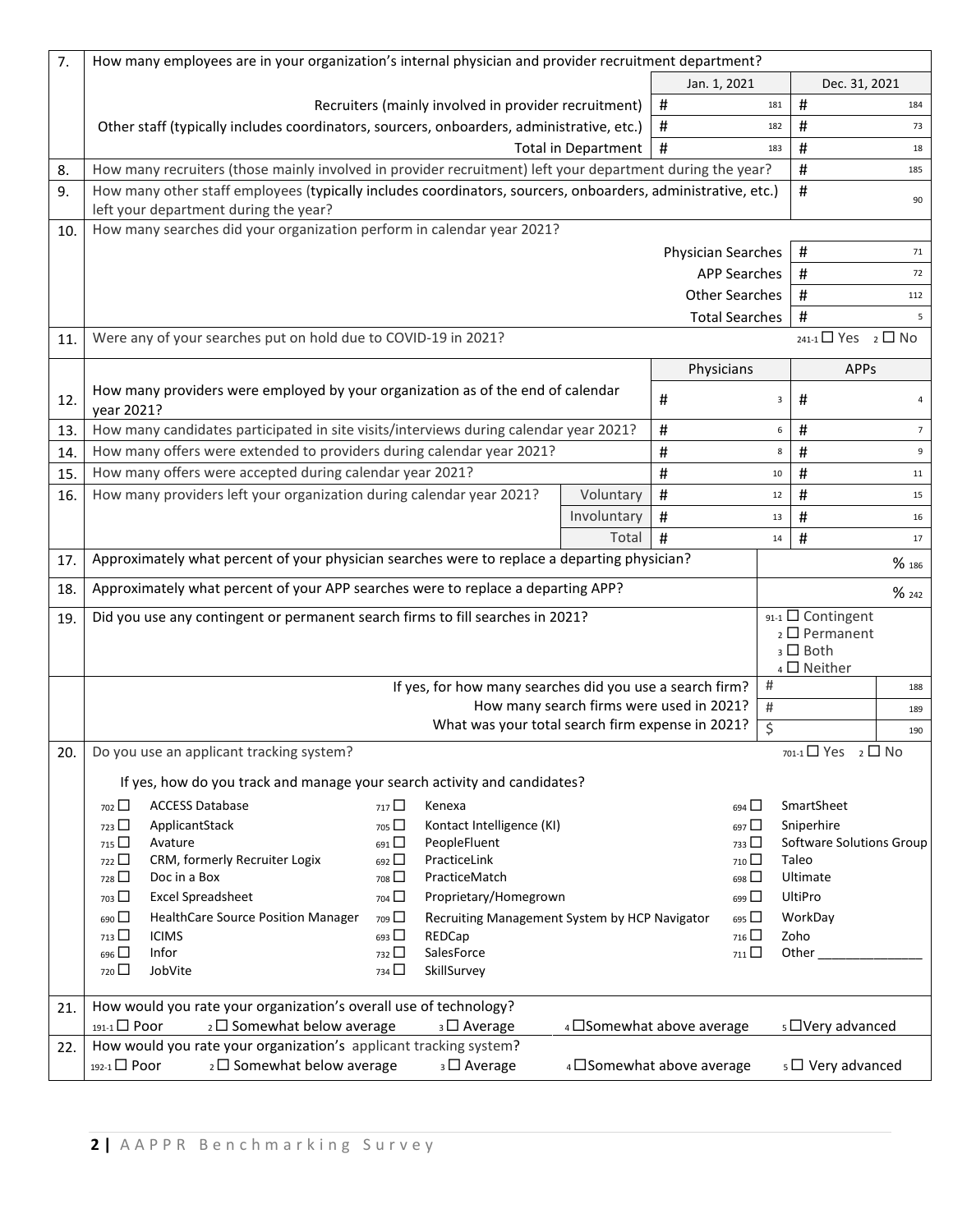| Searches Information |                                                                                                     |                     |                                                     |                           |     |  |  |
|----------------------|-----------------------------------------------------------------------------------------------------|---------------------|-----------------------------------------------------|---------------------------|-----|--|--|
|                      | Note: All information should be based on the period January 1, 2021 - December 31, 2021.            |                     |                                                     |                           |     |  |  |
| 1.                   | <b>Tracking Code of Search</b>                                                                      |                     |                                                     | #                         | 22  |  |  |
| 2.                   | Zip Code of Search                                                                                  |                     |                                                     |                           | 196 |  |  |
| 3.                   | *Provider category?                                                                                 |                     |                                                     |                           |     |  |  |
|                      | 197-1□ Physician<br>2 □ Physician Assistant                                                         |                     | 3□ Nurse Practitioner                               | $_4$ $\Box$ Nurse Midwife |     |  |  |
|                      | 5 □ Clinical Nurse Specialist 6 □ Nurse Anesthetist                                                 |                     | 7□ Other                                            |                           |     |  |  |
| 4.                   | *Specialty Type of Search                                                                           |                     |                                                     |                           |     |  |  |
|                      | 179-141□<br>Administrative/Physician Executive/Medical Director<br>$1\square$<br>Allergy/Immunology | 513□<br>514□        | Orthopedics: General<br>Orthopedics: Subspecialties |                           |     |  |  |
|                      | 501□<br>Anesthesia                                                                                  | 57□                 | Otorhinolaryngology                                 |                           |     |  |  |
|                      | Behavioral Health (exclude Psychology)<br>550□                                                      | 529□                | <b>Palliative Medicine</b>                          |                           |     |  |  |
|                      | 502□<br>Cardiology                                                                                  | 515 □               | Pathology                                           |                           |     |  |  |
|                      | Dentistry<br>10□<br>503□<br>Dermatology                                                             | $516\Box$<br>517□   | Pediatrics: General<br>Pediatrics: Non-Surgical     |                           |     |  |  |
|                      | 13□<br><b>Emergency Medicine</b>                                                                    | 518□                | Pediatrics: Surgical                                |                           |     |  |  |
|                      | 14□<br>Endocrinology/Metabolism                                                                     | 532 □               | Physiatry                                           |                           |     |  |  |
|                      | 504□<br><b>Family Medicine</b>                                                                      | 520 □               | Podiatry                                            |                           |     |  |  |
|                      | 505□<br>Gastroenterology                                                                            | 534 □               | <b>Preventative Medicine</b>                        |                           |     |  |  |
|                      | $22\square$<br>Genetics                                                                             | 521□                | Psychiatry                                          |                           |     |  |  |
|                      | 551□<br>Geriatrics                                                                                  | 136 □               | Psychology                                          |                           |     |  |  |
|                      | Hematology<br>552□                                                                                  | 522□                | Pulmonary/Critical Care                             |                           |     |  |  |
|                      | 506□<br><b>Hospital Medicine</b><br>$31\square$<br>Hyperbaric Medicine/Wound Care                   | $91$ $\Box$<br>523□ | <b>Radiation Oncology</b><br>Radiology              |                           |     |  |  |
|                      | $32\square$<br><b>Infectious Disease</b>                                                            | 95 <sup>0</sup>     | Rheumatology                                        |                           |     |  |  |
|                      | Informatics<br>530□                                                                                 | 96□                 | Sleep Medicine                                      |                           |     |  |  |
|                      | <b>Integrative Medicine</b><br>553□                                                                 | 524 □               | Surgery: Cardio/Vascular/Thoracic                   |                           |     |  |  |
|                      | 554 □<br>Intensivist                                                                                | 525□                | Surgery: General                                    |                           |     |  |  |
|                      | 507□<br>Internal Medicine                                                                           | $102 \square$       | Surgery: Neurological                               |                           |     |  |  |
|                      | 36□<br>Nephrology                                                                                   | 104 □               | Surgery: Oral                                       |                           |     |  |  |
|                      | 533□<br>Neurology<br>509□<br>OB/GYN: General                                                        | 526□<br>110 □       | Surgery: Plastics<br>Surgery: Transplant            |                           |     |  |  |
|                      | 510□<br>OB/GYN: Subspecialties                                                                      | 527□                | Surgery: Trauma                                     |                           |     |  |  |
|                      | 555□<br>Occupational Health                                                                         | 528□                | <b>Urgent Care</b>                                  |                           |     |  |  |
|                      | 511□<br>Oncology                                                                                    | 535□                | Urology                                             |                           |     |  |  |
|                      | Ophthalmology<br>512□                                                                               | 140 □               | Other                                               |                           |     |  |  |
|                      | 128□<br>Optometry                                                                                   |                     |                                                     |                           |     |  |  |
| 5.                   | Which of the following additional responsibilities go with the position?                            |                     |                                                     |                           |     |  |  |
|                      | $_{219}$ Leadership $_{220}$ Research                                                               |                     | $_{221}$ Academic/teaching $_{222}$ None of these   |                           |     |  |  |
| 6.                   | Was Locum Tenens used in conjunction with the search?                                               |                     |                                                     | $-1$ Yes                  | 32  |  |  |
|                      |                                                                                                     |                     |                                                     | $-2\square$ No            |     |  |  |
| 7.                   | Date search began?                                                                                  |                     |                                                     |                           | 35  |  |  |
| 8.                   | *Position status?                                                                                   |                     |                                                     |                           |     |  |  |
|                      | $_{36-1}$ $\Box$ Open<br>$_2\square$ Filled<br>$_3\Box$ Canceled                                    | $4\Box$ Hold        |                                                     |                           |     |  |  |
|                      | Primary Method Used to Successfully Fill Position                                                   |                     |                                                     |                           |     |  |  |
| 9.                   |                                                                                                     |                     |                                                     |                           |     |  |  |
|                      | 40-15 □ Casual/Locum/Per Diem converted to Perm                                                     |                     | $B \Box$ Journal advertisements                     |                           |     |  |  |
|                      | $_2\square$ Cold-calling                                                                            |                     | $_{14}$ $\Box$ Organization Website                 |                           |     |  |  |
|                      | 3 <sup>D</sup> Direct mail                                                                          |                     | $1 \square$ Provider-specific association meetings  |                           |     |  |  |
|                      | $4\Box$ Email                                                                                       |                     | $\overline{\phantom{a}}$ Referrals                  |                           |     |  |  |
|                      | 18 D Former Employee                                                                                |                     | $_{10}$ $\Box$ Residency and fellowship programs    |                           |     |  |  |
|                      | $5\Box$ Internal Trainees                                                                           |                     | $_{11}\square$ Search firms: contingency            |                           |     |  |  |
|                      | 16□ Internal Transfer (Non-Resident/Trainee)                                                        |                     | 12 Search firms: retained                           |                           |     |  |  |
|                      | 6□ Internet Job Boards                                                                              |                     | $_{17}\square$ Social Media                         |                           |     |  |  |
|                      |                                                                                                     |                     |                                                     |                           |     |  |  |
|                      | $_{20}$ Job Fairs: Traditional                                                                      |                     | $_{23}$ $\Box$ Virtual Events                       |                           |     |  |  |
|                      | $_{21}$ Job Fairs: Virtual                                                                          |                     |                                                     |                           |     |  |  |
|                      |                                                                                                     |                     |                                                     |                           | 65  |  |  |
| 10.                  | Date position filled/placed on hold/canceled?                                                       |                     |                                                     |                           |     |  |  |
| 11.                  | *Days to fill position?                                                                             |                     |                                                     |                           | 44  |  |  |